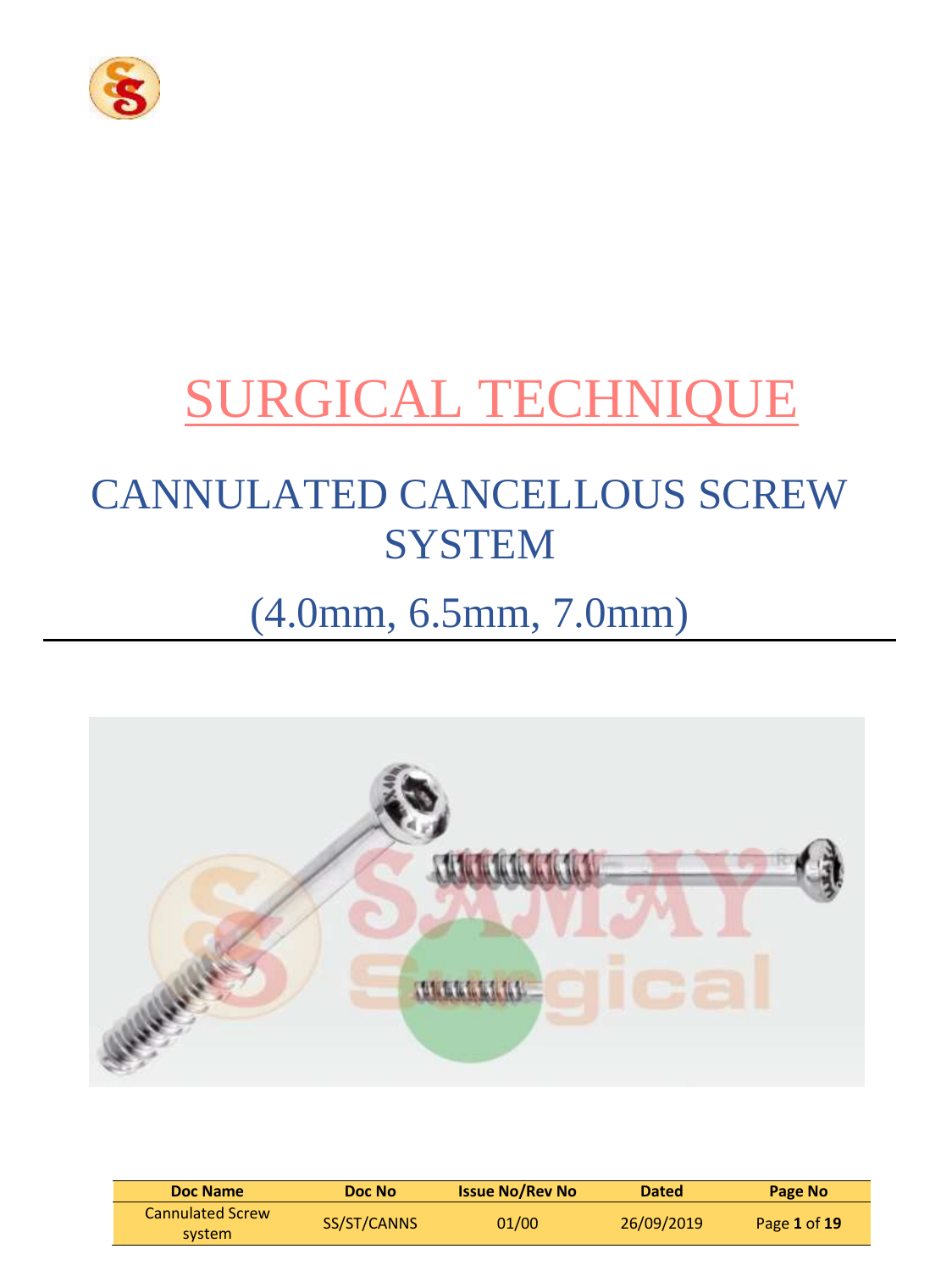

### **SYSTEM OVERVIEW**

| <b>SCREWS</b>                                                                                                                                                                                                                                                        |  |
|----------------------------------------------------------------------------------------------------------------------------------------------------------------------------------------------------------------------------------------------------------------------|--|
| 4.0 mm CANNULATED CANCELLOUS SCREW SHORT<br><b>THREADED</b><br>Catalogue Number:<br>$\bullet$<br>Stainless Steel: SS 116<br>Titanium: TT 116<br>Available in Stainless Steel 316L and Titanium Grade 5<br>Length: 10mm to 80mm<br>Diameter: $\phi$ 4.0               |  |
| 4.0 mm CANNULATED CANCELLOUS SCREW FULLY<br><b>THREADED</b><br>Catalogue Number:<br>$\bullet$<br>Stainless Steel: SS 117<br>Titanium: TT 117<br>Available in Stainless Steel 316L and Titanium Grade 5<br>Length: 10mm to 80mm<br>Diameter: $\phi$ 4.0<br>$\bullet$  |  |
| 6.5 mm CANNULATED CANCELLOUS SCREW 16.0 MM<br><b>THREADED</b><br>Catalogue Number:<br>$\bullet$<br>Stainless Steel: SS 118<br>Titanium: TT 118<br>Available in Stainless Steel 316L and Titanium Grade 5<br>Length: 20mm to 120mm<br>Diameter: $\phi$ 6.5            |  |
| 6.5 mm CANNULATED CANCELLOUS SCREW 32.0 mm<br><b>THREADED</b><br>Catalogue Number:<br>٠<br>Stainless Steel: SS 119<br>Titanium: TT 119<br>Available in Stainless Steel 316L and Titanium Grade 5<br>Length: 35mm to 120mm<br>Diameter: $\emptyset$ 6.5               |  |
| 6.5 mm CANNULATED CANCELLOUS SCREW FULLY<br><b>THREADED</b><br>Catalogue Number:<br>$\bullet$<br>Stainless Steel: SS 120<br>Titanium: TT 120<br>Available in Stainless Steel 316L and Titanium Grade 5<br>$\bullet$<br>Length: 20mm to 120mm<br>Diameter: $\phi$ 6.5 |  |

| Doc Name                | Doc No      | <b>Issue No/Rev No</b> | <b>Dated</b> | Page No      |
|-------------------------|-------------|------------------------|--------------|--------------|
| <b>Cannulated Screw</b> | SS/ST/CANNS | 01/00                  | 26/09/2019   | Page 2 of 19 |
| system                  |             |                        |              |              |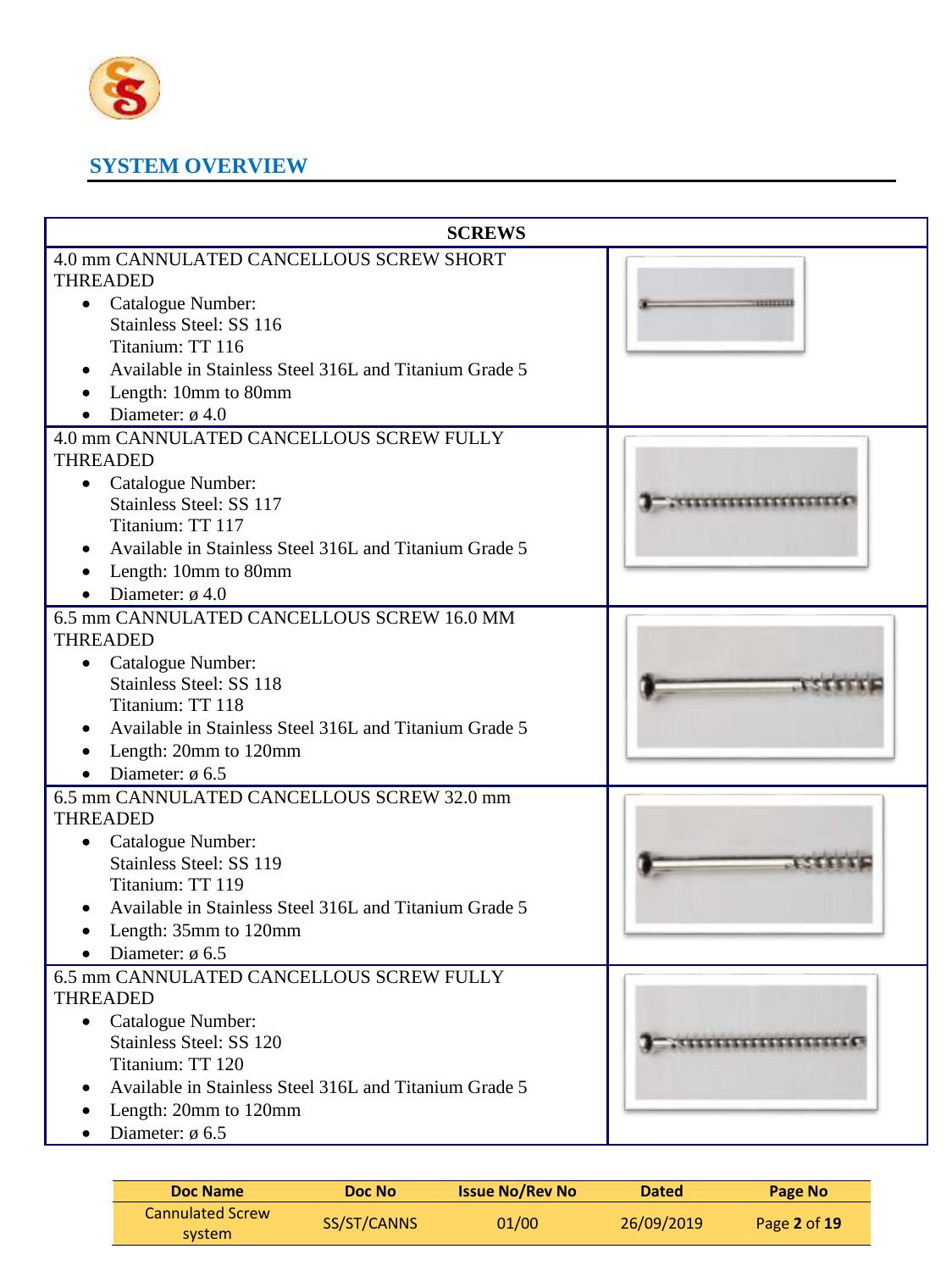

system

| 7.0 mm CANNULATED CANCELLOUS SCREW 16.0 mm<br><b>THREADED</b><br>Catalogue Number:<br>$\bullet$<br>Stainless Steel: SS 121<br>Titanium: TT 121<br>Available in Stainless Steel 316L and Titanium Grade 5<br>Length: 20mm to 120mm<br>Diameter: $\phi$ 6.5<br>7.0 mm CANNULATED CANCELLOUS SCREW 32.0 mm<br><b>THREADED</b><br>• Catalogue Number:<br>Stainless Steel: SS 122 |               |                               |              |                |
|------------------------------------------------------------------------------------------------------------------------------------------------------------------------------------------------------------------------------------------------------------------------------------------------------------------------------------------------------------------------------|---------------|-------------------------------|--------------|----------------|
| Titanium: TT 122<br>Available in Stainless Steel 316L and Titanium Grade 5<br>Length: 35mm to 120mm<br>Diameter: $\phi$ 6.5<br>$\bullet$                                                                                                                                                                                                                                     |               |                               |              |                |
| 7.0 mm CANNULATED CANCELLOUS SCREW FULLY<br><b>THREADED</b><br>Catalogue Number:<br>$\bullet$<br>Stainless Steel: SS 123<br>Titanium: TT 123<br>Available in Stainless Steel 316L and Titanium Grade 5<br>Length: 20mm to 120mm<br>Diameter: $\phi$ 6.5                                                                                                                      |               |                               |              |                |
|                                                                                                                                                                                                                                                                                                                                                                              |               | <b>GUIDE WIRES</b>            |              |                |
| Guide wire (simple)<br>Catalogue Number: Stainless Steel: SS 291-010<br>$\bullet$<br>Available in Stainless Steel 316L<br>Length: 225 mm<br>Diameter: $\phi$ 1.0 mm                                                                                                                                                                                                          |               |                               |              |                |
| Guide wire (Thareaded)<br>Catalogue Number: Stainless Steel: SS 291-110<br>٠<br>Available in Stainless Steel 316L<br>Length: 225 mm<br>Diameter: $\phi$ 1.0 mm                                                                                                                                                                                                               |               |                               |              |                |
|                                                                                                                                                                                                                                                                                                                                                                              |               | <b>INSTRUMENT SET DETAILS</b> |              |                |
| SIS 101 4.0mm C.C. Screw Instruments Set<br>SIS 101-001Stylet 1.2mm<br>SIS 101-002Cannulated Drill Bit 2.7mm X 5"<br>SIS 101-003Cannulated Drill Bit 3.5mm X 5"                                                                                                                                                                                                              |               |                               |              |                |
| <b>Doc Name</b>                                                                                                                                                                                                                                                                                                                                                              | <b>Doc No</b> | <b>Issue No/Rev No</b>        | <b>Dated</b> | <b>Page No</b> |
| <b>Cannulated Screw</b><br>system                                                                                                                                                                                                                                                                                                                                            | SS/ST/CANNS   | 01/00                         | 26/09/2019   | Page 3 of 19   |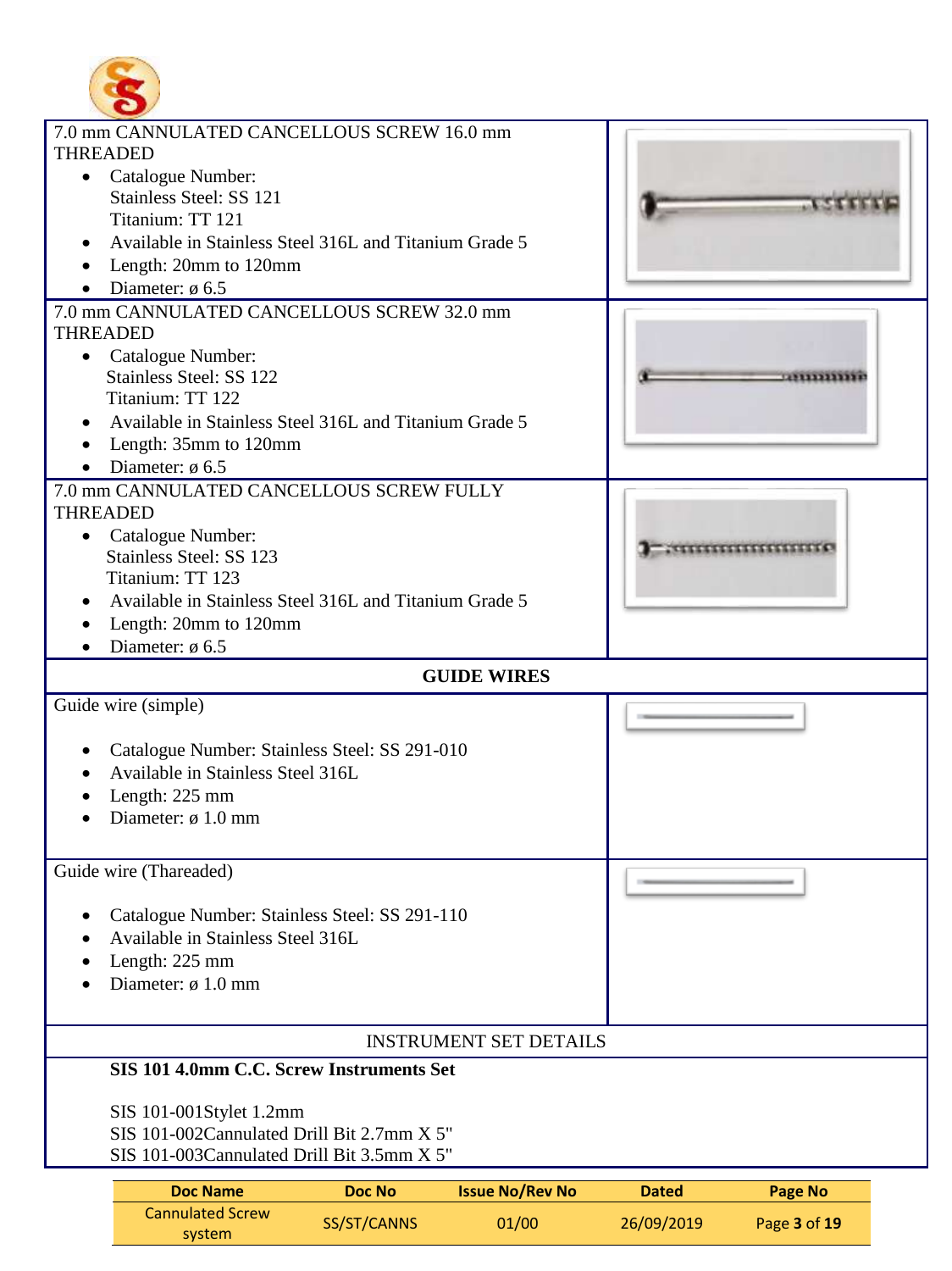

SIS 101-004Cannulated Tap with T Handle 4.0mm SIS 101-005Double Drill Sleev 2.7/1.25 SIS 101-006 Drill Sleev with Stop 3.5mm/2.7mm with Two Insert SIS 101-007Cannulated Screw Driver (2.5 TIP) SIS 101-008Direct Measuring Device SIS 101-009Stylet 1.2MM SIS 101-010Holding Sleev SIS 101-011Box

#### **SIS 102 6.5mm C.C. Screw Instruments Set**

SIS 102-001 Cannulated Tap with T Handle 7mm SIS 102-002Parallel Stylet SIS 102-003Direct Measuring Device SIS 102-004Stylet 2mm SIS 102-005Drill Bit 4.5mm X 8" SIS 102-006Cannulated Screw Driver (3.5 TIP) SIS 102-007Cannulated Countersink 230mm SIS 102-008Drill Sleeve for 7MM Cannulated Screw (Triple Sleeve) SIS 102-009Drill Sleeve 4.5mm/7mm SIS 102-010Box

| <b>Doc Name</b>         | Doc No      | <b>Issue No/Rev No</b> | <b>Dated</b> | Page No      |
|-------------------------|-------------|------------------------|--------------|--------------|
| <b>Cannulated Screw</b> | SS/ST/CANNS | 01/00                  | 26/09/2019   | Page 4 of 19 |
| system                  |             |                        |              |              |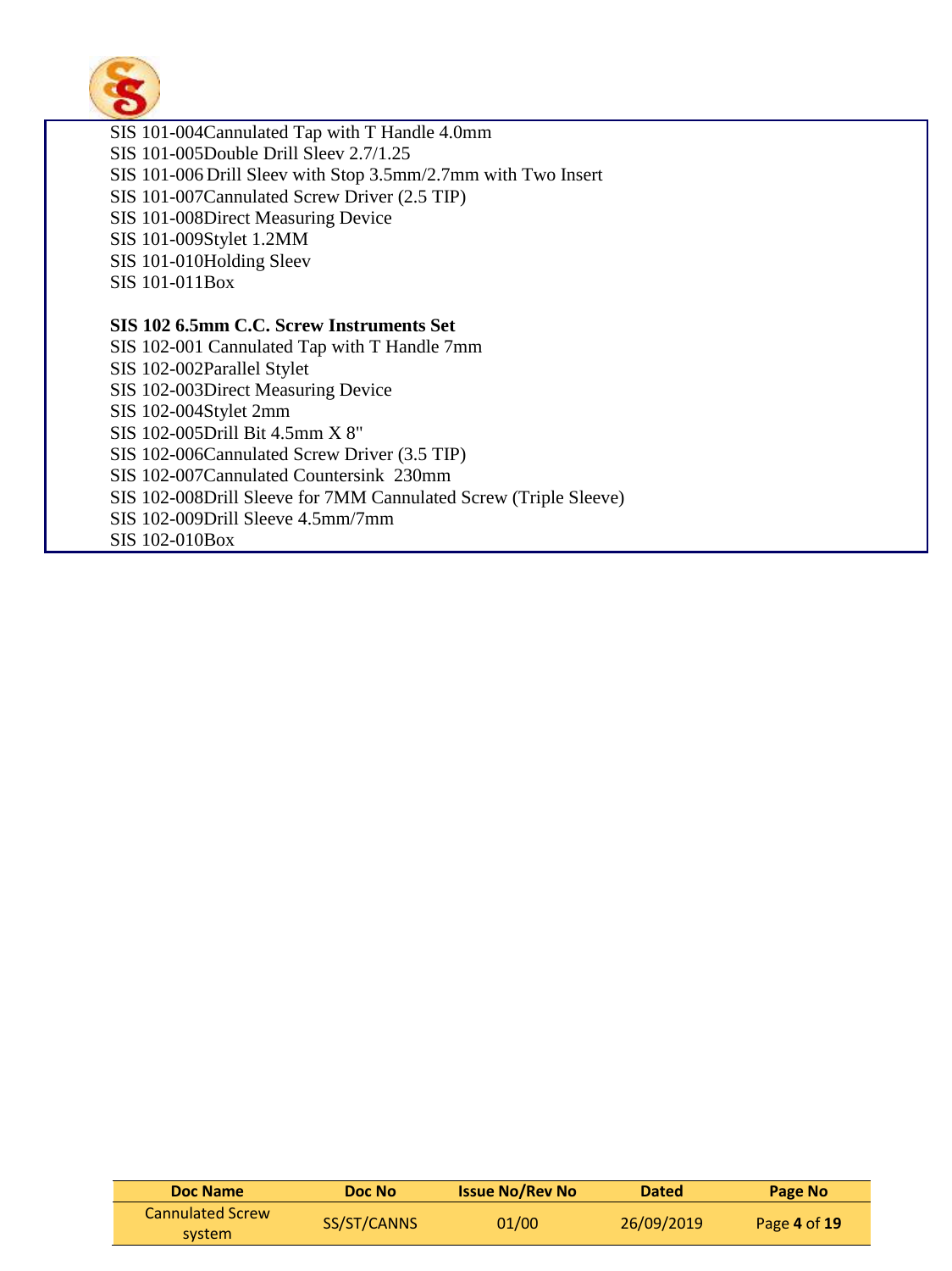

| Doc Name                | Doc No      | <b>Issue No/Rev No</b> | <b>Dated</b> | Page No      |
|-------------------------|-------------|------------------------|--------------|--------------|
| <b>Cannulated Screw</b> | SS/ST/CANNS | 01/00                  | 26/09/2019   | Page 5 of 19 |
| system                  |             |                        |              |              |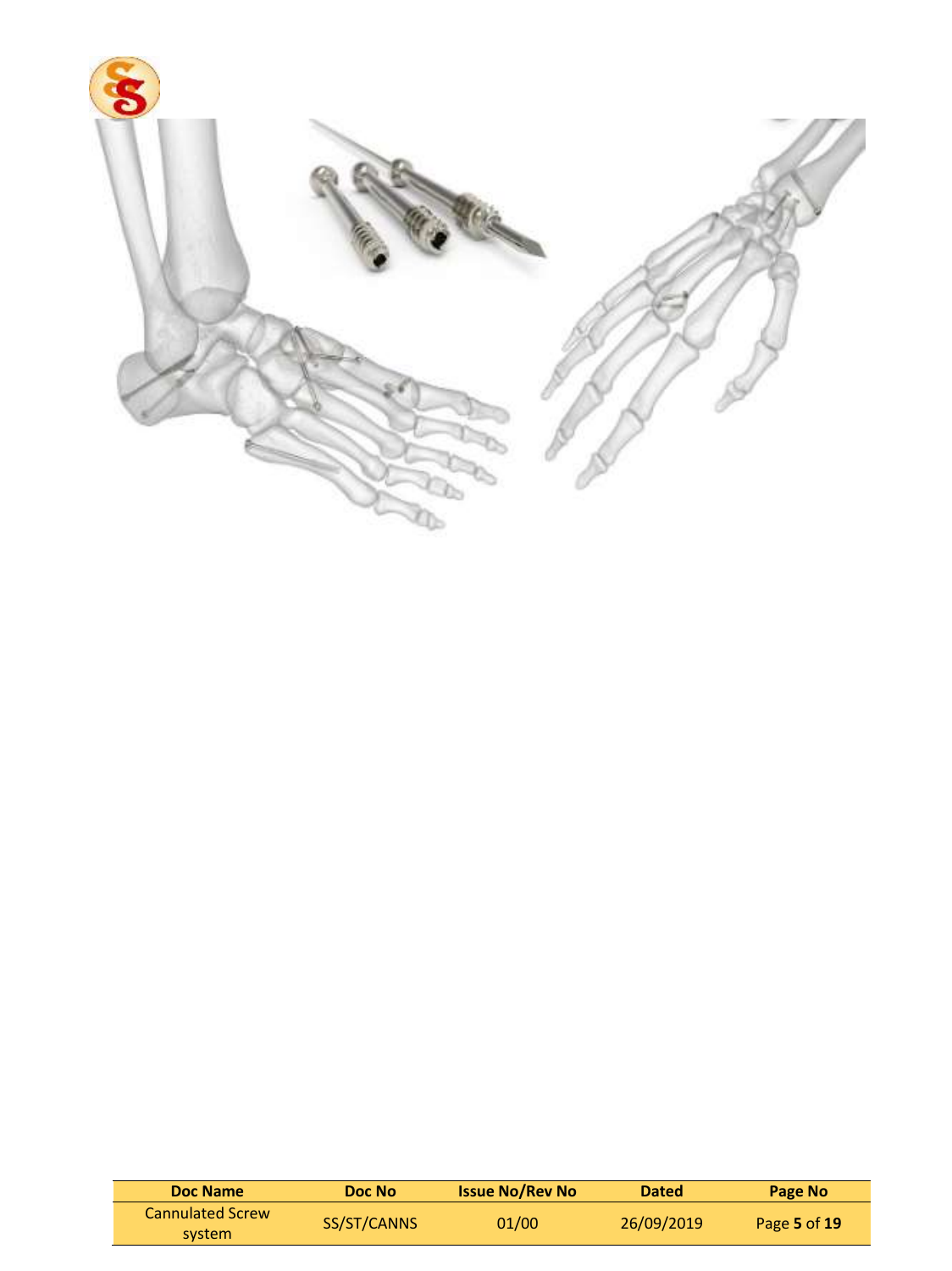

Cannulated screw system is intended for fixation of fractures, fusions, osteotomies of large and small bones appropriate for the size of device. All screws are Cannulated in order to be used over a guide wire, and each screw is either partially or fully threaded using a Cancellous thread form.

Partially threaded screw may be used to lag one bone fragment to another, where bone fragment is captured by the threads of screw and pulled toward near cortex fragment on the head side of screw. Fully threaded screws are intended to be used to stabilize fractures with little to no compression across the fracture.

Bone Screw is intended for internal fixation of fractures and reconstruction of bones including the Humerus, Tibia, Fibula, Hand and Foot in adults and for long bones in adolescents. Bone Screws fasten plates to bone, maintain bone fragments in their relative position, or hold together fragments of bone (in the case of lag screws). They vary according to the manner in which they are inserted into bone, their function, size, the type of bone they are intended for, and the manner in which they couple with the screw driver (i.e. slot, cruciate, square, hexagon).

| Doc Name                | Doc No      | <b>Issue No/Rev No</b> | <b>Dated</b> | Page No      |
|-------------------------|-------------|------------------------|--------------|--------------|
| <b>Cannulated Screw</b> | SS/ST/CANNS | 01/00                  | 26/09/2019   | Page 6 of 19 |
| system                  |             |                        |              |              |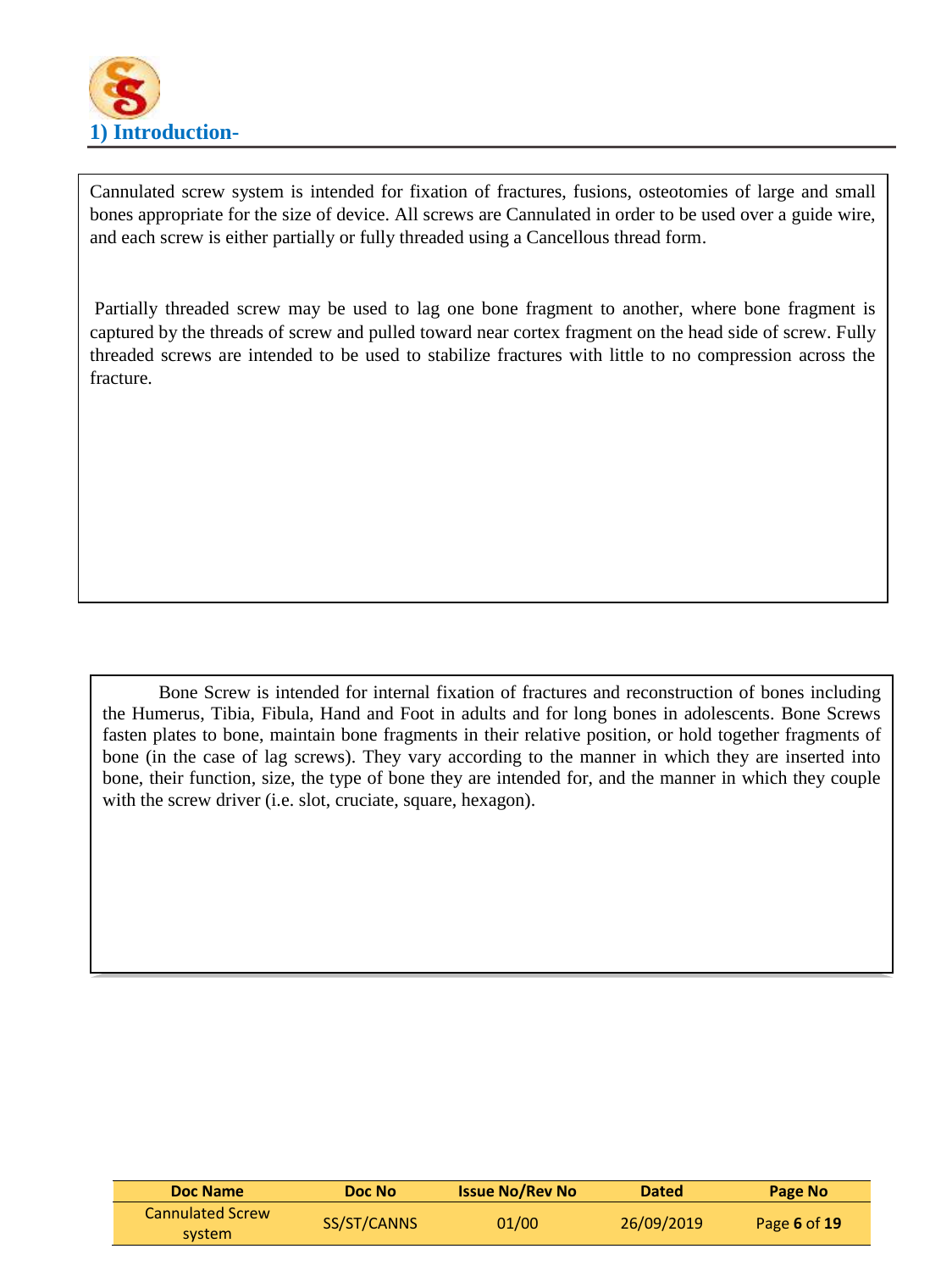

#### **INDICATIONS-**

#### **4.5mm screw**

-Fixation of fractures of medium fragments, e.g.:

- -Tarsal and metatarsal fractures and fixation in metatarsal and phalangeal osteotomies
- -Tarsometatarsal and metatarsophalangeal arthrodeses
- -Ligament fixations
- -Hallux valgus corrections

#### **7mm screw**

- **-**Femoral neck fractures
- -Slipped Capital Femoral Epiphysis (SCFE)
- -As an adjunct to DHS in basilar neck fractures
- -Tibial plateau fractures
- -Ankle arthrodeses
- -Pediatric femoral neck fractures
- -Intercondylar femur fractures
- -Sacroiliac joint disruptions
- -Subtalar arthrodeses

#### **CONTRAINDICATIONS-**

- -Inadequate bone quantity and/or bone quality.
- Hypersensitivity to metal or allergic reaction.
- -Early or Late Inspection, both deep and / or superficial.
- -Patients with limited blood supply.
- Patient within whom co-operation or mental competence is lacking, thereby reducing patient compliance.

#### **ADVERSE REACTION-**

Adverse reactions may include but are not limited to:

- Clinical failure (i.e. pain or injury) due to bending, loosening, breakage of implant, loose fixation, dislocation and/or migration

-Pain, discomfort, and/or abnormal sensations due to the presence of the implant.

- Primary and/or secondary infections.
- -Allergic reactions to implant material.
- Necrosis of bone or decrease of bone density.
- Injury to vessels, nerves and organs.
- Elevated fibrotic tissue reaction around the surgical area.

#### **SAFETY PRECAUTIONS**

-The Product should only be used by the medical personnel who hold relevant qualification.

| <b>Doc Name</b>         | Doc No      | <b>Issue No/Rev No</b> | <b>Dated</b> | Page No      |
|-------------------------|-------------|------------------------|--------------|--------------|
| <b>Cannulated Screw</b> | SS/ST/CANNS | 01/00                  | 26/09/2019   | Page 7 of 19 |
| system                  |             |                        |              |              |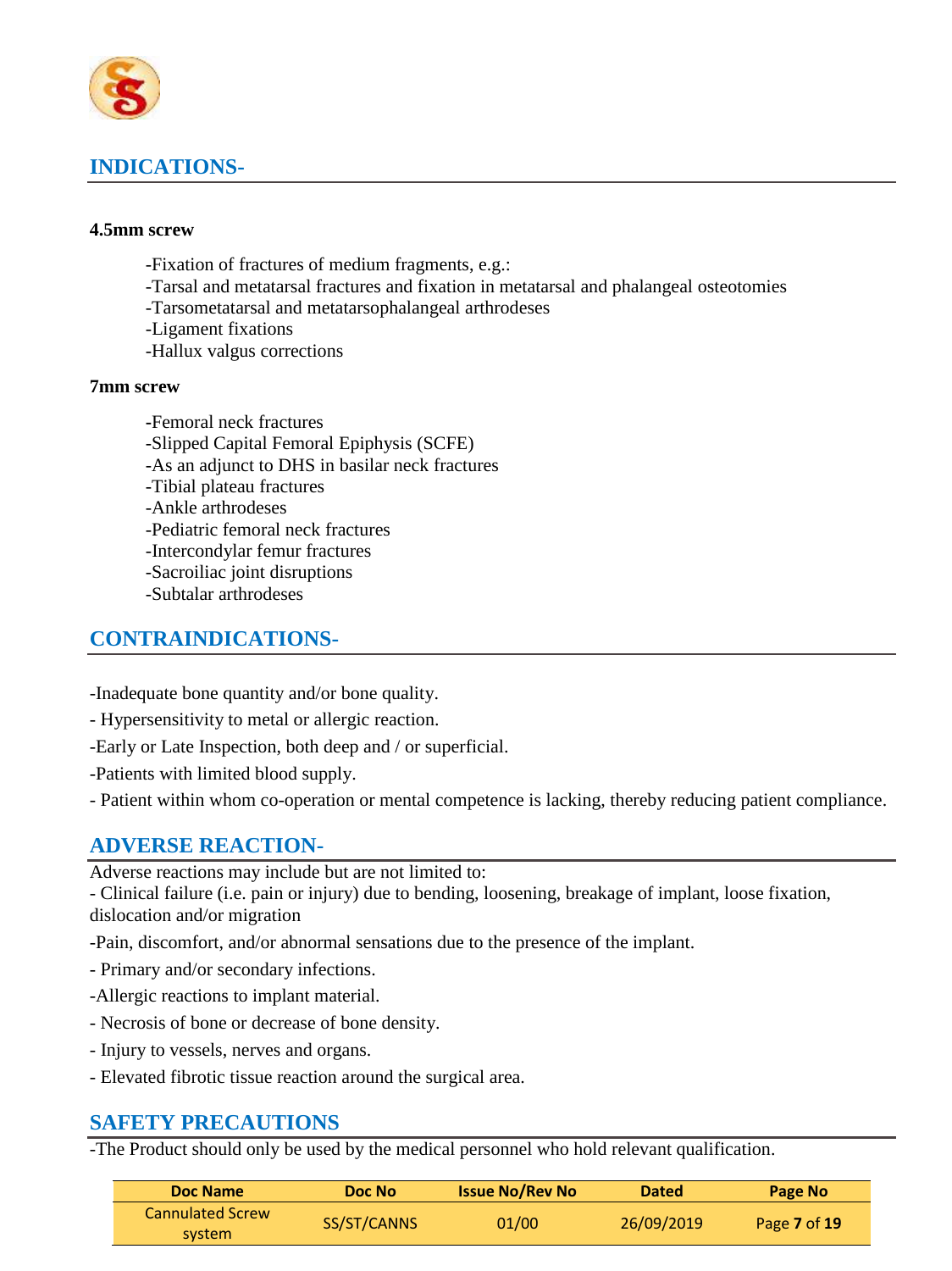

- Never use the product that has been damaged by Improper handling in the hospital or in any other way.

- Never reuse an implant. Although the implant appears to be undamaged, previous stresses may have created non-visible damage that could result in implant failure.

#### **- Safety Precaution for Special Cases**

#### **Pregnant Women**

- $\triangleright$  Ensure that there should be less blood loss during the surgery.
- $\triangleright$  Anaesthesia should not be used in such case.
- $\triangleright$  Operational environment must be free from radiation.

#### **Infant / Children**

- $\triangleright$  Ensure that there should be less blood loss during the surgery.
- $\triangleright$  Operational environment must be free from radiation.
- $\triangleright$  Epiphysis should not be damaged

| Doc Name         | Doc No      | <b>Issue No/Rev No</b> | <b>Dated</b> | Page No      |  |
|------------------|-------------|------------------------|--------------|--------------|--|
| Cannulated Screw | SS/ST/CANNS | 01/00                  | 26/09/2019   | Page 8 of 19 |  |
| system           |             |                        |              |              |  |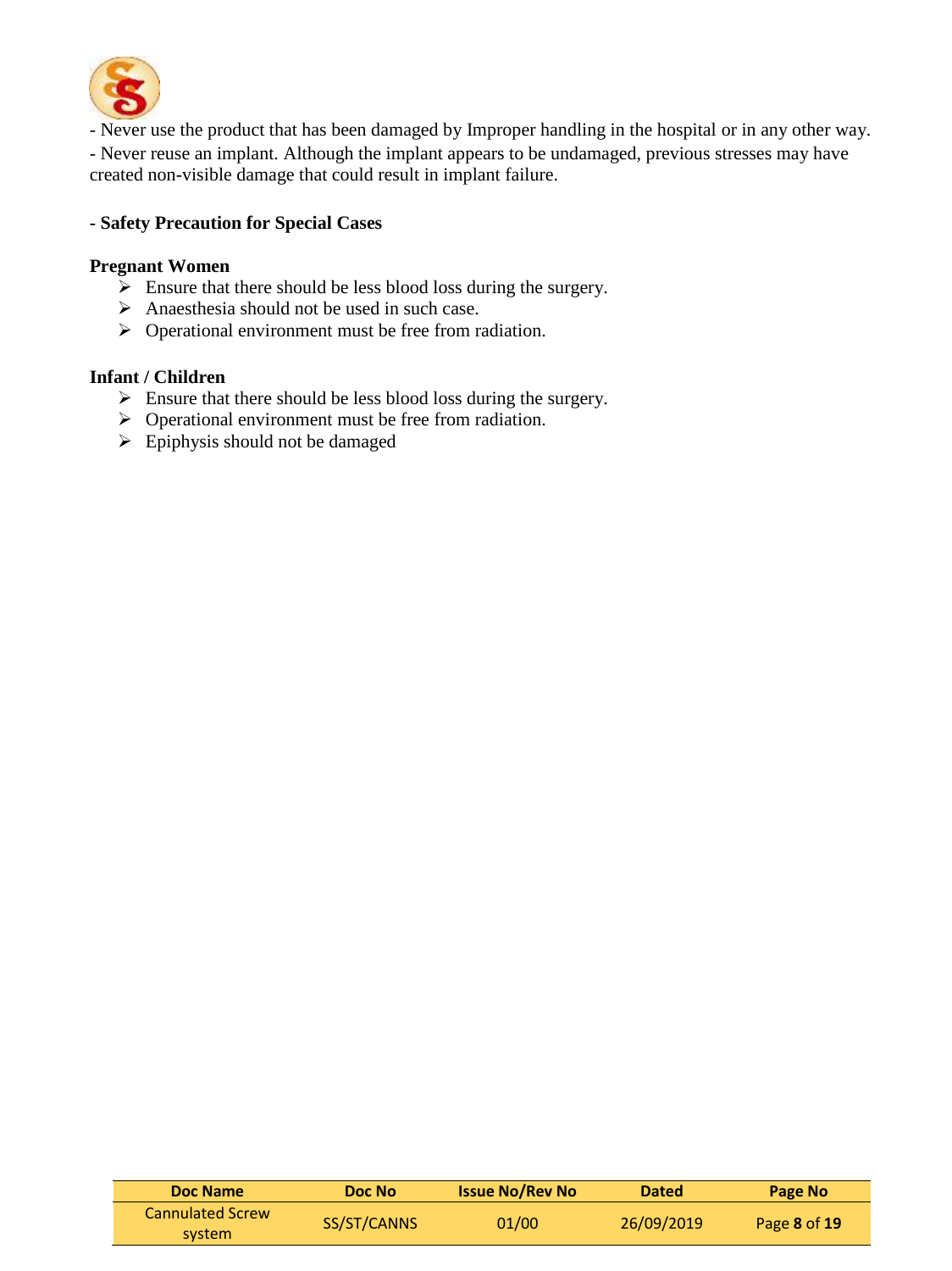

Technique can be explained by using ankle fracture**. STEP I**

#### **Reduce fracture and insert guide wire –**

After a stab incision, advance the drill sleeve or drill sleeve assembly through the soft tissues to the bone. Insert the guide wire through the drill sleeve to the desired depth and position.

Remove the drill sleeve and check the position of the guide wire under the image intensifier

#### **STEP II**



#### **Option: Insert guide wires in parallel**

Slide the non-adjustable guide sleeve (I) of the parallel guide over the already inserted guide wire. Move the guide sleeve (II) to the desired position and tighten the nut. Insert the second guide wire. Insert the desired number of parallel guide wires as described and remove the parallel guide.

**Note**: The placement of three guide wires is recommended to achieve adequate rotational stability

**STEP III**

| Doc Name                | Doc No      | <b>Issue No/Rev No</b> | <b>Dated</b> | Page No      |
|-------------------------|-------------|------------------------|--------------|--------------|
| <b>Cannulated Screw</b> | SS/ST/CANNS | 01/00                  | 26/09/2019   | Page 9 of 19 |
| system                  |             |                        |              |              |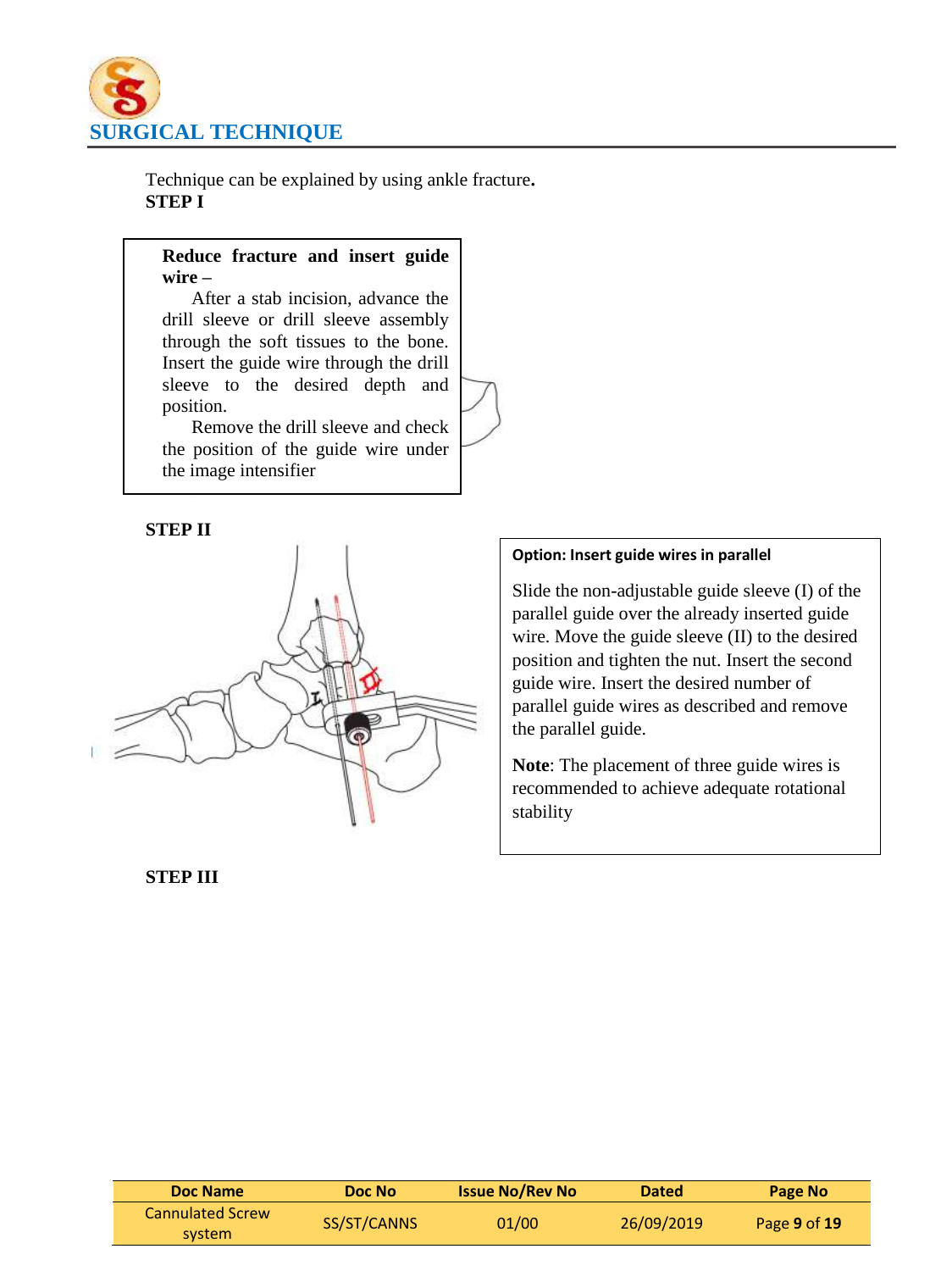

#### **Drilling**-

Even though the screws are self-tapping, the desired length must be predrilled with the cannulated drill bit. The drill bit is having a calibration showing drill depth which can be considered as measure earlier.



#### **STEP IV-**

**Tapping-** Where neccesory tap near cortex with cannulated tap.

ン

#### **STEP V-**

#### **Determine screw length-**

Insert the measuring device to determine the screw length.



**STEP-VI Insert screw**

| Doc Name                | Doc No      | <b>Issue No/Rev No</b> | <b>Dated</b> | Page No       |
|-------------------------|-------------|------------------------|--------------|---------------|
| <b>Cannulated Screw</b> | SS/ST/CANNS | 01/00                  | 26/09/2019   | Page 10 of 19 |
| system                  |             |                        |              |               |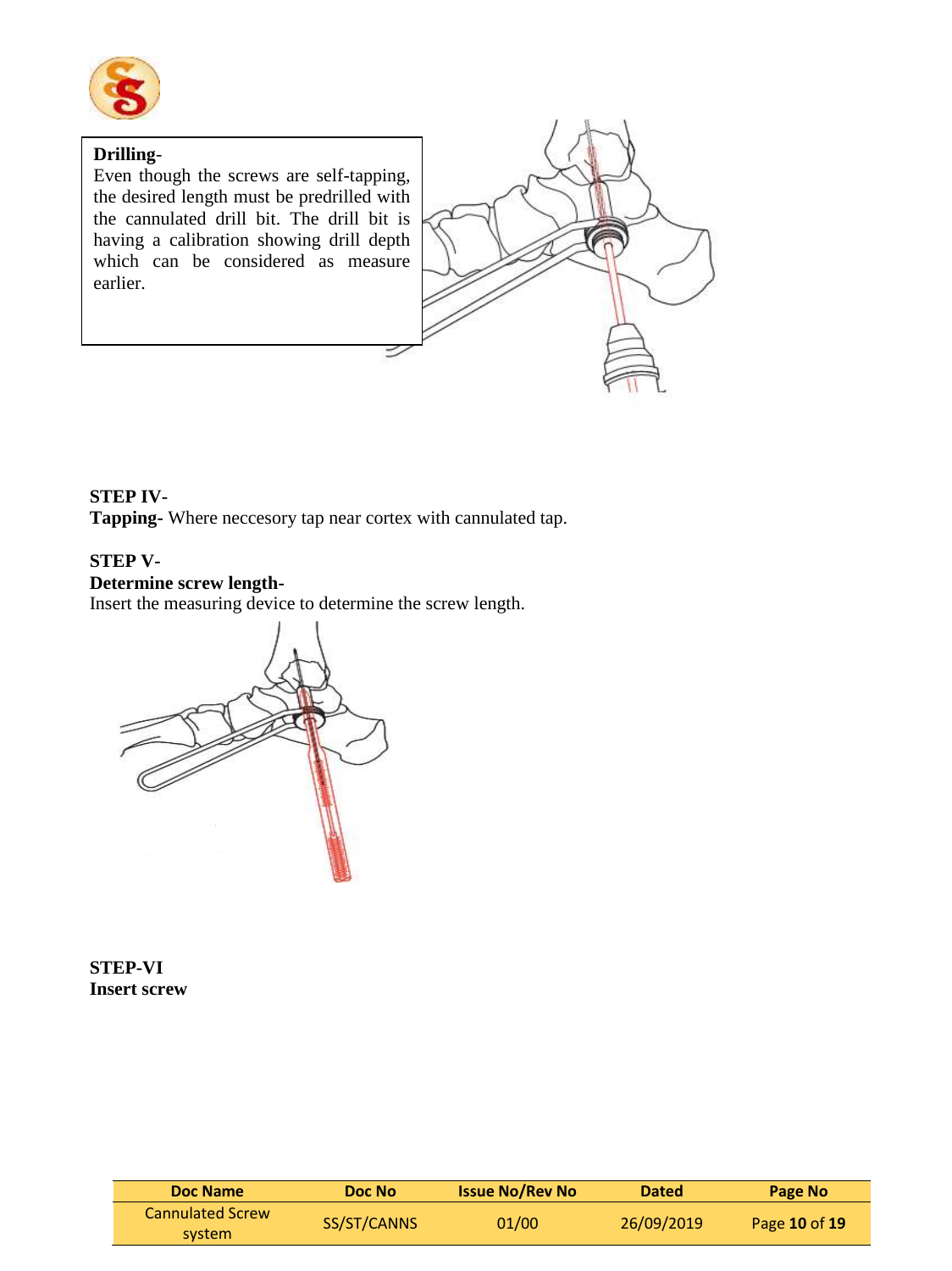

Insert the appropriate cannulated screw through the protection sleeve using the hexagonal cannulated screwdriver. Next, remove the protection sleeve.

Remove and dispose of the guide wire. Check the final position of the screw under the image intensifier.

#### **Procedure for osteoporotic bones:**

In osteoporotic bone, the screw head can be prevented from sinking into the bone byusing a washer. Avoid tightening the screw very firmly, because otherwise the threadmay strip and the screw's grip in the bone could be compromised.

| Doc Name                | Doc No      | <b>Issue No/Rev No</b> | <b>Dated</b> | Page No       |
|-------------------------|-------------|------------------------|--------------|---------------|
| <b>Cannulated Screw</b> | SS/ST/CANNS | 01/00                  | 26/09/2019   | Page 11 of 19 |
| system                  |             |                        |              |               |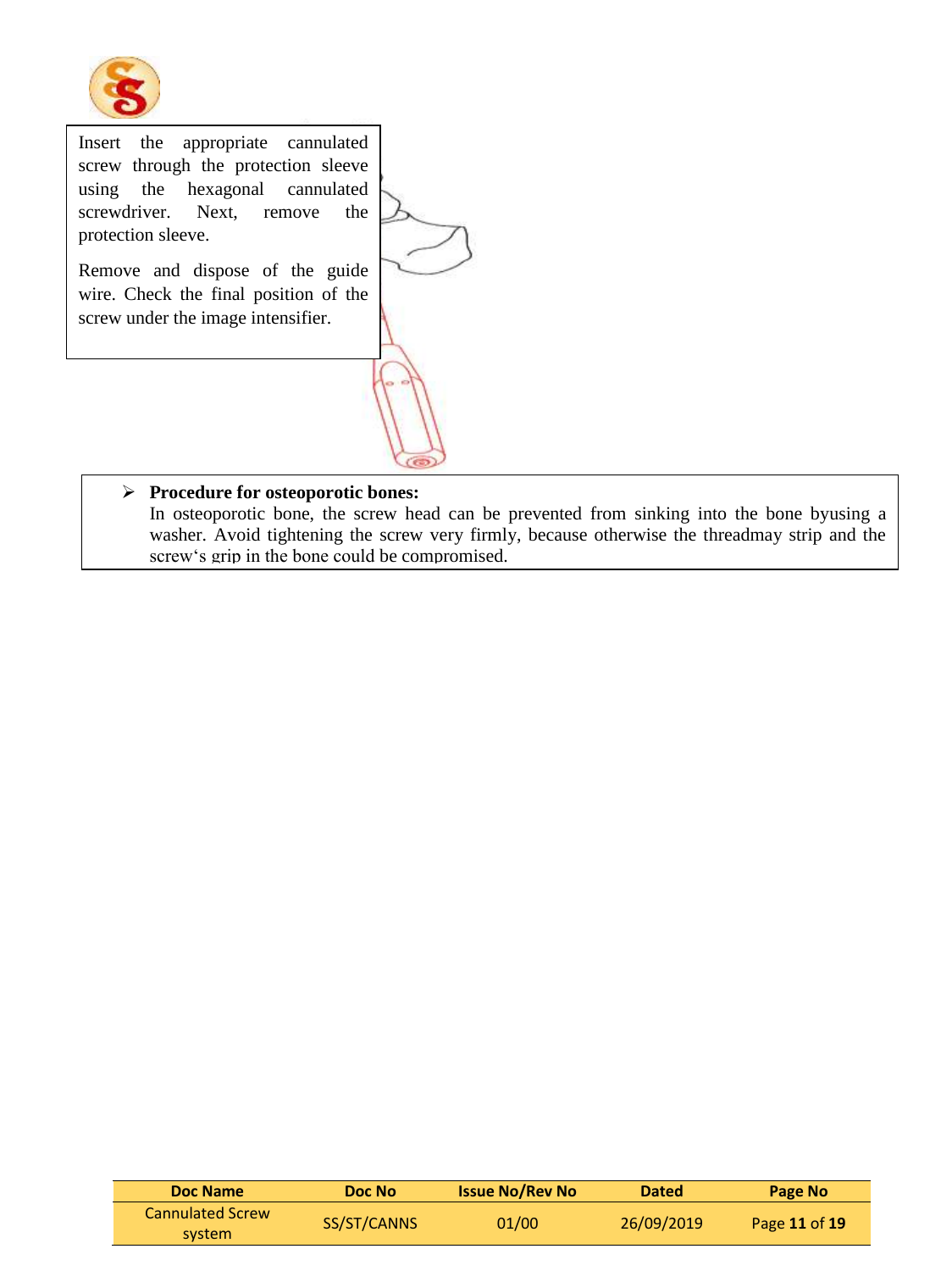

#### **IMPLANT REMOVAL**

The Plate should first be removed by following screw removal technique of cortical screws with the help of Hexagonal Screw Driver.The following should be noted in order to avoid damage to the instrument or implants: Always engage the screw driver tip firmly into the head of screw to remove. Don't give extra quick torque to damage screw head. If screw head gets damaged during removal, use the screw removal instruments to remove damage head screws.

**Note**: The final decision of removing the implants shall be taken by the operating surgeon only. It is recommended that the implant used as an aid for healing should be removed once its service is over after proper consultation and examination by the operating surgeon in final follow up, particularly in younger and more active patients.

#### **CAUTION:**

#### **Used Implants:**

Used implants which appear un-damaged may have internal and/or external defects. Itis possible that individual stress analysis of each part fail to reveal the accumulatedstress on the metals as a result of use within the body. This may lead ultimately toimplants failure after certain point of time due to metal fatigue. Therefore reuses ofimplants are strictly not recommended.

#### **Disposal of Used Implants:**

Every used or removed implant must be discarded after use and must never be re- used.It should be bent or scratched & then disposed of properly so that it becomes unfit forreuse. While disposing it off, it should be ensured that the discarded implant does notpose any threat to children, stray animals and environment. Dispose of the implants asper applicable medical practices and local, state and country specific regulatoryrequirement of Bio Medical Waste rules.

#### **PACKAGING MATERIAL DISPOSAL:**

The packaging material of this device is made of LDPE and therefore if swallowed, maycause choking Hazards. Therefore, it should be disposed of in such ways that keep out ofreach of children and stray animals.

#### **SINGLE BRAND USAGE:**

Implant components from one manufacture should not be used with those of another.Implants from each manufacture may have metal, dimensions and design differences sothat the use in conjunction with different brands of devices may lead to inadequatefixation or adverse performances of the devices.

#### **MRI SAFETY INFORMATION**

Implants are manufactured from Titanium Gr.5, SS316L material for Bone Screw& Titanium Gr.5, SS316L material for Bone Screw. Both are non-magnetic material, hence it do not pose any safety risk.

- Patients should be directed to seek a medical opinion before entering potentially adverse environments that could affect the performance of the implants, such as electromagnetic or magnetic field or including a magnetic resonance environment.

| Doc Name                | Doc No      | <b>Issue No/Rev No</b> | <b>Dated</b> | <b>Page No</b> |
|-------------------------|-------------|------------------------|--------------|----------------|
| <b>Cannulated Screw</b> |             | 01/00                  | 26/09/2019   | Page 12 of 19  |
| system                  | SS/ST/CANNS |                        |              |                |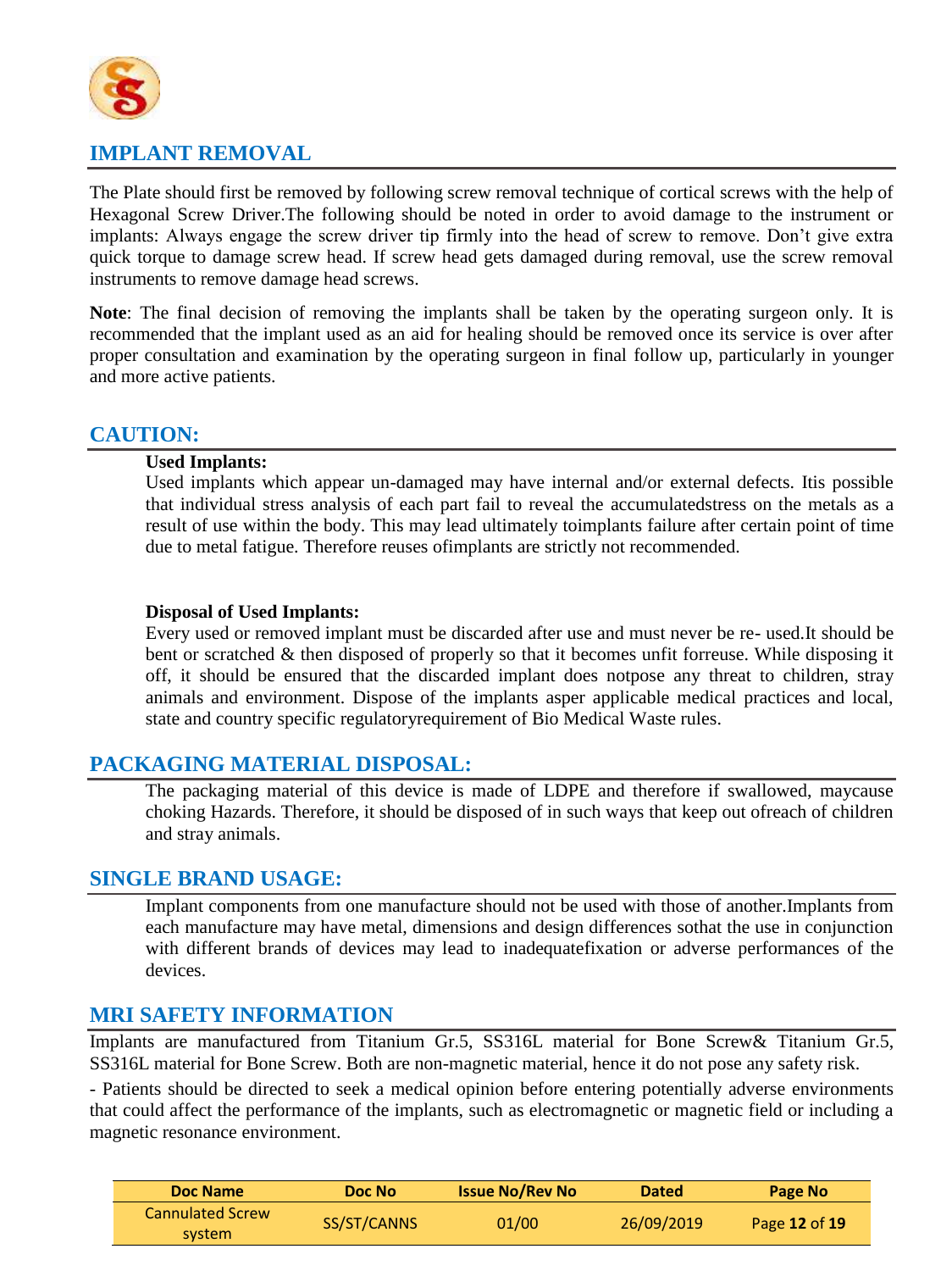

- Doctor shall conduct a Risk Benefit Analysis before directing the patient to enter electromagnetic or magnetic fields or including a magnetic resonance environment.

- The Samay Surgical implants has not been evaluated for safety and compatibility in the MR environment but on the basis of literature study below mentioned points can be taken care during MRI

The minimum recommended time after the implantation that allows patients to safely undergo MRI examination or allowing the patient or an individual to enter the MRI environment is 6 (six) weeks.

The maximum recommended time limit for MRI examination in patients implanted with the evaluated device is 30 min with a scanner operating at 1.5T (Tesla) or less.

| Doc Name         | Doc No      | <b>Issue No/Rev No</b> | <b>Dated</b> | Page No       |  |
|------------------|-------------|------------------------|--------------|---------------|--|
| Cannulated Screw |             | 01/00                  | 26/09/2019   | Page 13 of 19 |  |
| system           | SS/ST/CANNS |                        |              |               |  |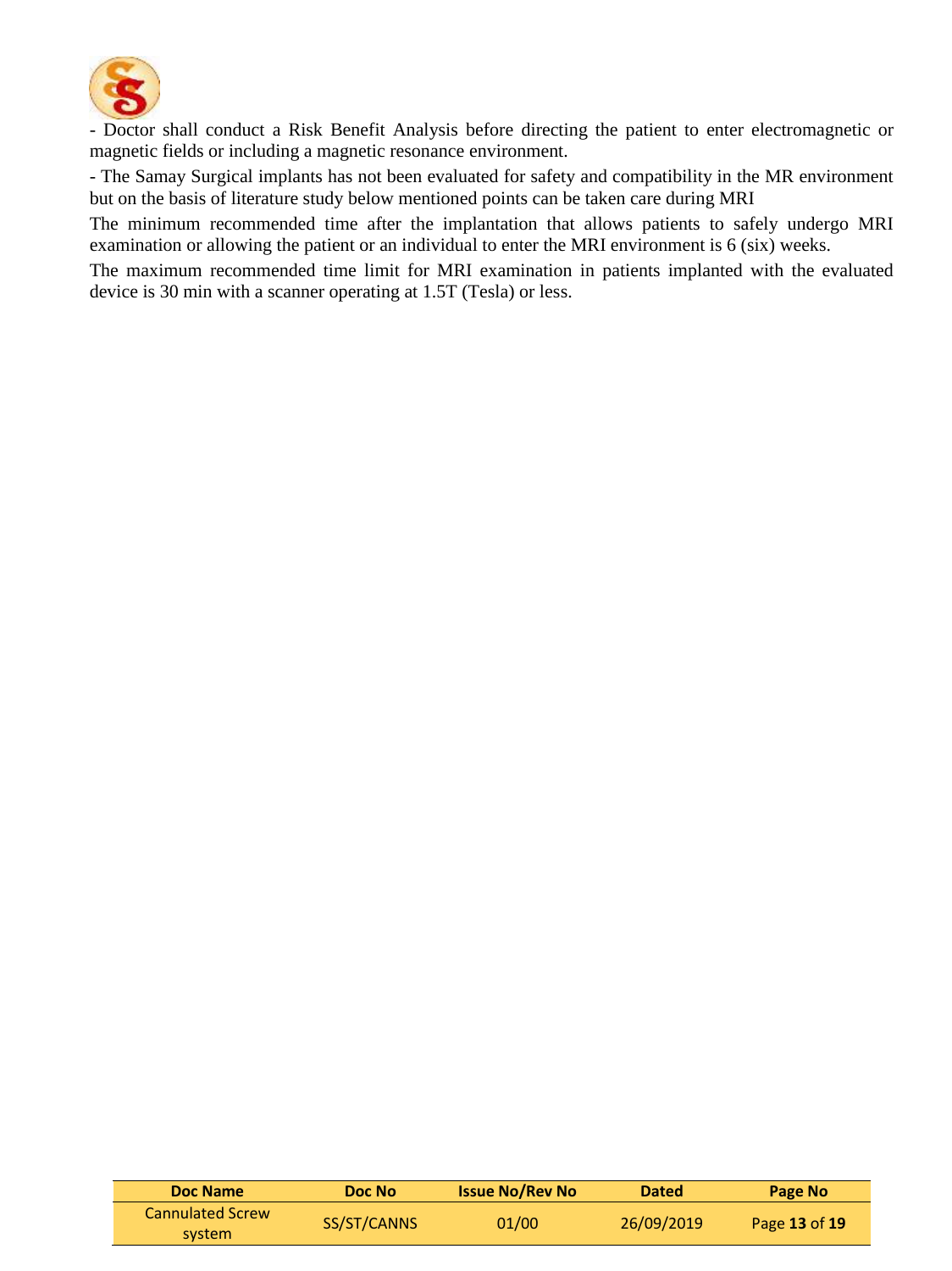





## 4.0mm Cannulated Cancellous Screw Short Threaded

| Code No.<br><b>S.S. 316L</b> | Code No.<br><b>Titanium</b> | Length           |
|------------------------------|-----------------------------|------------------|
| SS 116-012                   | TT 116-012                  | 12mm             |
| SS 116-014                   | TT 116-014                  | 14mm             |
| SS 116-016                   | TT 116-016                  | 16mm             |
| SS 116-018                   | TT 116-018                  | 18 <sub>mm</sub> |
| SS 116-020                   | TT 116-020                  | 20mm             |
| SS 116-022                   | TT 116-022                  | 22mm             |
| SS 116-024                   | TT 116-024                  | 24 <sub>mm</sub> |
| SS 116-026                   | TT 116-026                  | 26mm             |
| SS 116-028                   | TT 116-028                  | 28 <sub>mm</sub> |
| SS 116-030                   | TT 116-030                  | 30mm             |
| SS 116-035                   | TT 116-035                  | 35mm             |
| SS 116-040                   | TT 116-040                  | 40mm             |
| SS 116-045                   | TT 116-045                  | 45mm             |
| SS 116-050                   | TT 116-050                  | 50 <sub>mm</sub> |
| SS 116-055                   | TT 116-055                  | 55mm             |
| SS 116-060                   | TT 116-060                  | 60mm             |
| SS 116-065                   | TT 116-065                  | 65mm             |
| SS 116-070                   | TT 116-070                  | 70mm             |
| SS 116-075                   | TT 116-075                  | 75 <sub>mm</sub> |
| SS 116-080                   | TT 116-080                  | 80mm             |

| Doc Name                | Doc No      | <b>Issue No/Rev No</b> | <b>Dated</b> | Page No       |
|-------------------------|-------------|------------------------|--------------|---------------|
| <b>Cannulated Screw</b> | SS/ST/CANNS | 01/00                  | 26/09/2019   | Page 14 of 19 |
| system                  |             |                        |              |               |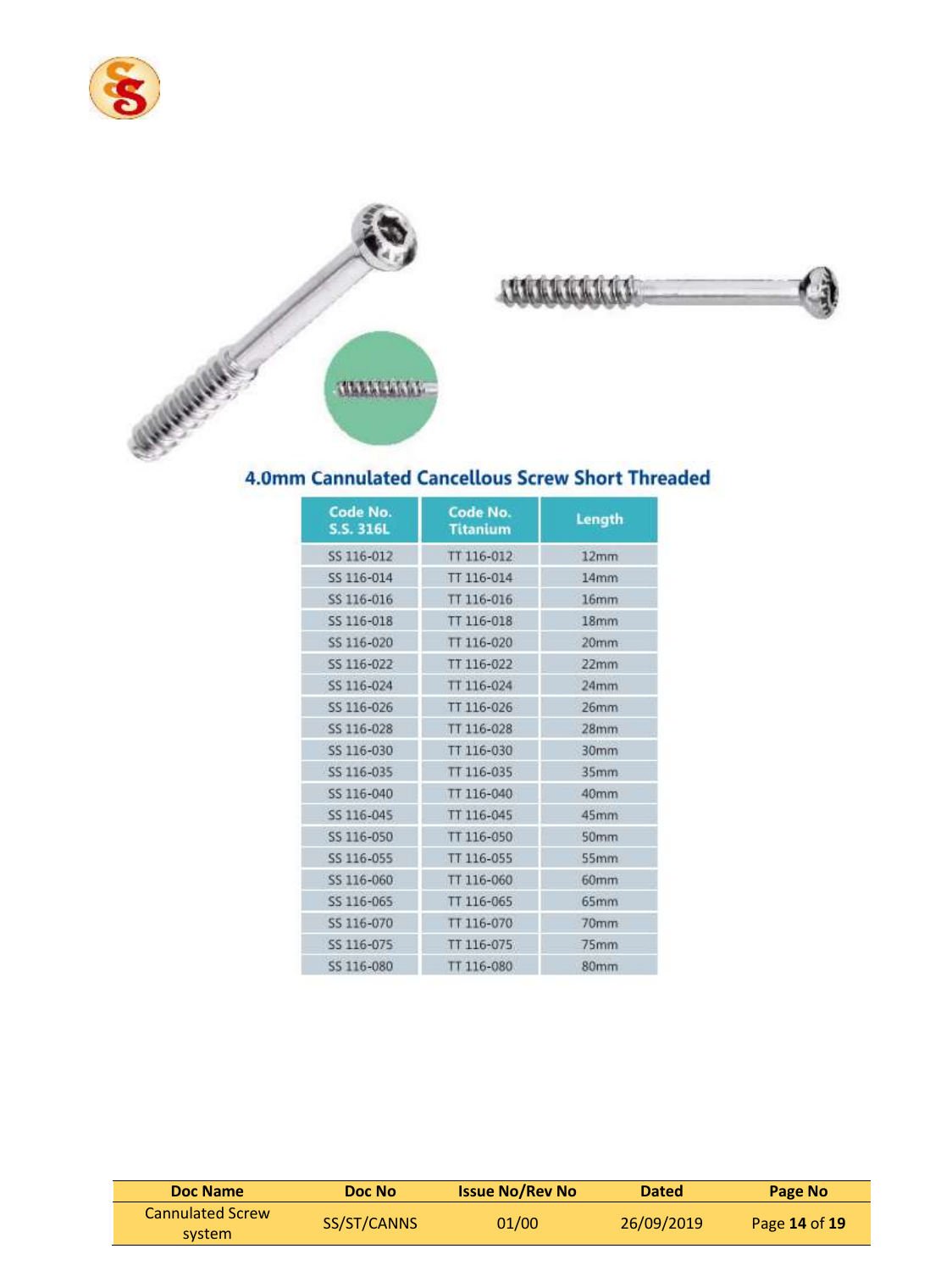



## 4.0mm Cannulated Cancellous Screw Fully Threaded

| Code No.<br><b>S.S. 316L</b> | Code No.<br>Titanium | Length           |
|------------------------------|----------------------|------------------|
| SS 117-012                   | TT 117-012           | 12mm             |
| 55 117-014                   | TT 117-014           | 14mm             |
| SS 117-016                   | TT 117-016           | 16mm             |
| SS 117-018                   | TT 117-018           | 18 <sub>mm</sub> |
| SS 117-020                   | TT 117-020           | 20mm             |
| SS 117-022                   | TT 117-022           | 22mm             |
| SS 117-024                   | TT 117-024           | 24mm             |
| SS 117-026                   | TT 117-026           | 26mm             |
| SS 117-028                   | TT 117-028           | 28mm             |
| SS 117-030                   | TT 117-030           | 30mm             |
| SS 117-035                   | TT 117-035           | 35mm             |
| SS 117-040                   | TT 117-040           | 40mm             |
| SS 117-045                   | TT 117-045           | 45mm             |
| SS 117-050                   | TT 117-050           | 50mm             |
| 55 117-055                   | TT 117-055           | 55mm             |
| SS 117-060                   | TT 117-060           | 60mm             |
| SS 117-065                   | TT 117-065           | 65mm             |
| SS 117-070                   | TT 117-070           | 70mm             |

| Doc Name                | Doc No      | <b>Issue No/Rev No</b> | <b>Dated</b> | Page No       |
|-------------------------|-------------|------------------------|--------------|---------------|
| <b>Cannulated Screw</b> | SS/ST/CANNS | 01/00                  | 26/09/2019   | Page 15 of 19 |
| system                  |             |                        |              |               |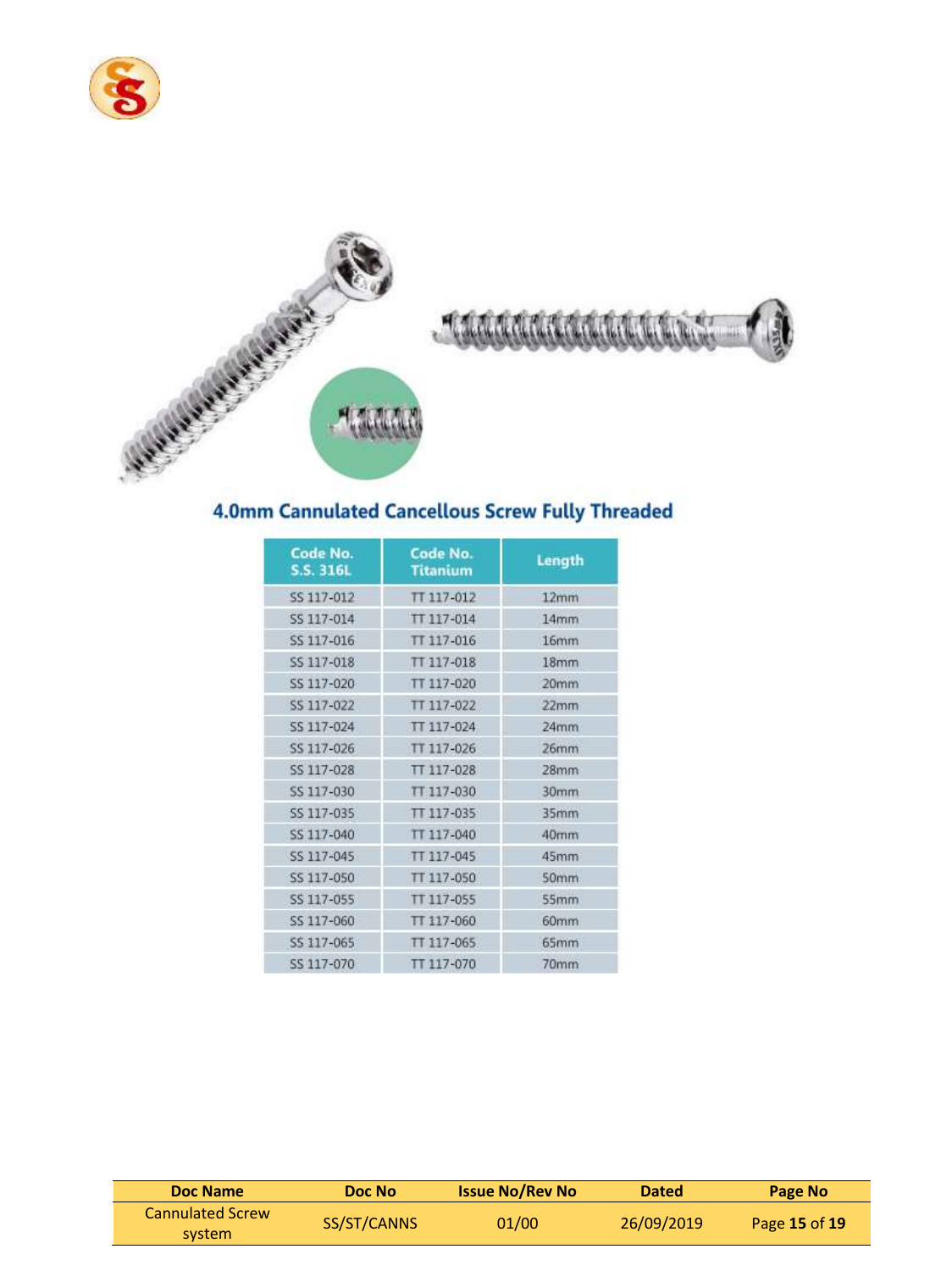



## 6.5mm Cannulated Cancellous Screw 16mm Threaded

| Code No.<br><b>S.S. 316L</b> | Code No.<br><b>Titanium</b> | Length            |
|------------------------------|-----------------------------|-------------------|
| SS 118-025                   | TT 118-025                  | 25 <sub>mm</sub>  |
| 55 118-030                   | TT 118-030                  | 30mm              |
| SS 118-035                   | TT 118-035                  | 35mm              |
| SS 118-040                   | TT 118-040                  | 40mm              |
| 55 118-045                   | TT 118-045                  | 45mm              |
| SS 118-050                   | TT 118-050                  | 50mm              |
| SS 118-055                   | TT 118-055                  | 55mm              |
| SS 118-060                   | TT 118-060                  | 60mm              |
| 55 118-065                   | TT 118-065                  | 65mm              |
| SS 118-070                   | TT 118-070                  | 70mm              |
| SS 118-075                   | TT 118-075                  | 75mm              |
| SS 118-080                   | TT 118-080                  | 80 <sub>mm</sub>  |
| SS 118-085                   | TT 118-085                  | 85mm              |
| SS 118-090                   | TT 118-090                  | 90mm              |
| SS 118-095                   | TT 118-095                  | 95mm              |
| SS 118-100                   | TT 118-100                  | 100 <sub>mm</sub> |
| SS 118-105                   | TT 118-105                  | 105 <sub>mm</sub> |
| 55 118-110                   | TT 118-110                  | 110mm             |
| SS 118-115                   | TT 118-115                  | 115mm             |
| SS 118-120                   | TT 118-120                  | 120 <sub>mm</sub> |

| <b>Doc Name</b>  | Doc No      | <b>Issue No/Rev No</b> | <b>Dated</b> | Page No       |  |
|------------------|-------------|------------------------|--------------|---------------|--|
| Cannulated Screw | SS/ST/CANNS | 01/00                  | 26/09/2019   | Page 16 of 19 |  |
| system           |             |                        |              |               |  |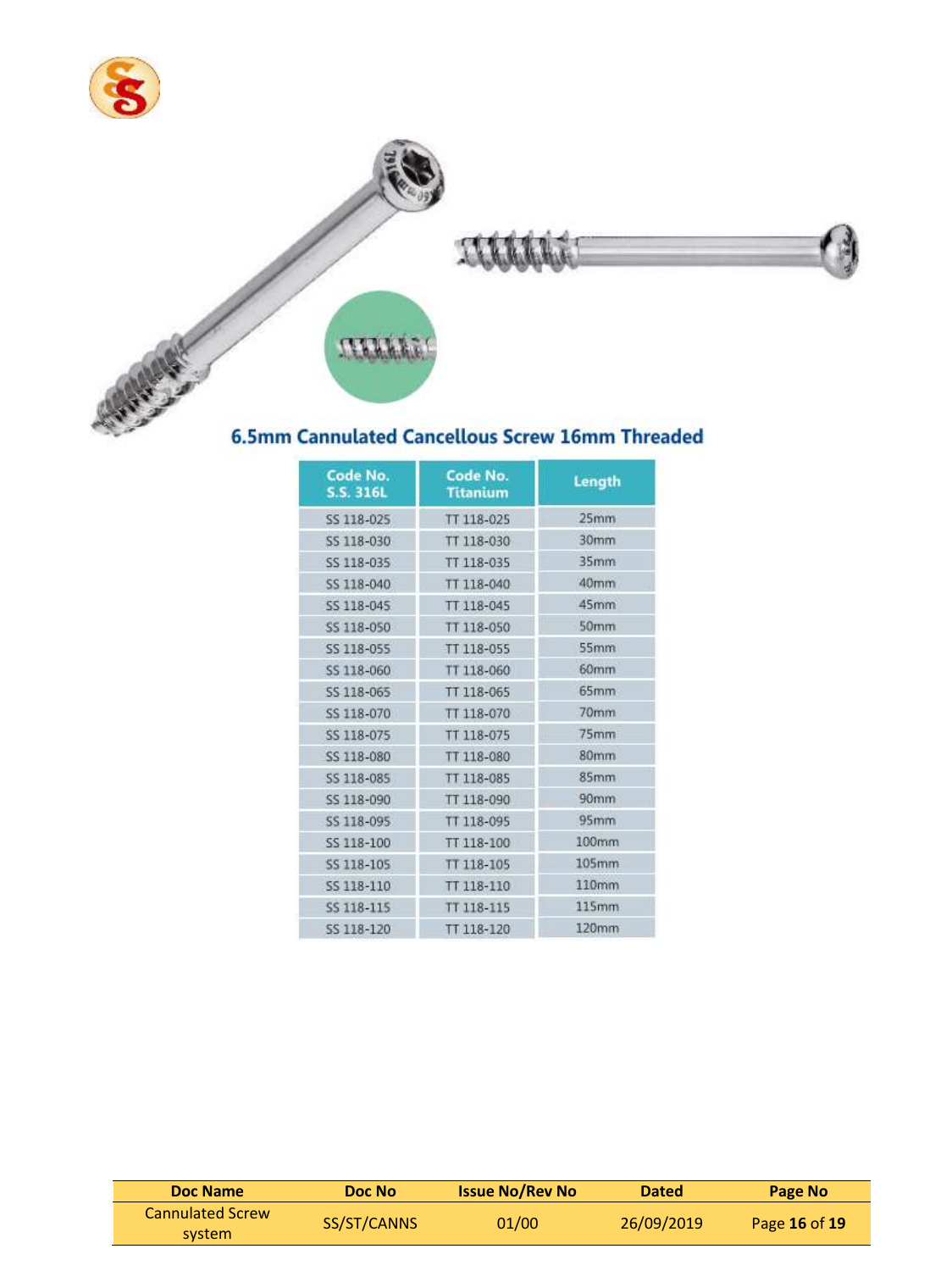



## **6.5mm Cannulated Cancellous Screw 32mm Threaded**

| Code No.<br><b>S.S. 316L</b> | Code No.<br><b>Titanium</b> | Length            |
|------------------------------|-----------------------------|-------------------|
| SS 119-040                   | TT 119-040                  | 40mm              |
| SS 119-045                   | TT 119-045                  | 45mm              |
| SS 119-050                   | TT 119-050                  | 50mm              |
| SS 119-055                   | TT 119-055                  | 55mm              |
| 55 119-060                   | TT 119-060                  | 60mm              |
| SS 119-065                   | TT 119-065                  | 65 <sub>mm</sub>  |
| SS 119-070                   | TT 119-070                  | 70mm              |
| SS 119-075                   | TT 119-075                  | 75 <sub>mm</sub>  |
| SS 119-080                   | TT 119-080                  | 80mm              |
| SS 119-085                   | TT 119-085                  | 85mm              |
| SS 119-090                   | TT 119-090                  | 90mm              |
| 55 119-095                   | TT 119-095                  | 95mm              |
| SS 119-100                   | TT 119-100                  | 100mm             |
| SS 119-105                   | TT 119-105                  | 105mm             |
| SS 119-110                   | TT 119-110                  | 110mm             |
| 55 119 - 115                 | TT 119-115                  | 115mm             |
| SS 119-120                   | TT 119-120                  | 120 <sub>mm</sub> |

| Doc Name                | Doc No      | <b>Issue No/Rev No</b> | <b>Dated</b> | Page No       |  |
|-------------------------|-------------|------------------------|--------------|---------------|--|
| <b>Cannulated Screw</b> | SS/ST/CANNS | 01/00                  | 26/09/2019   | Page 17 of 19 |  |
| system                  |             |                        |              |               |  |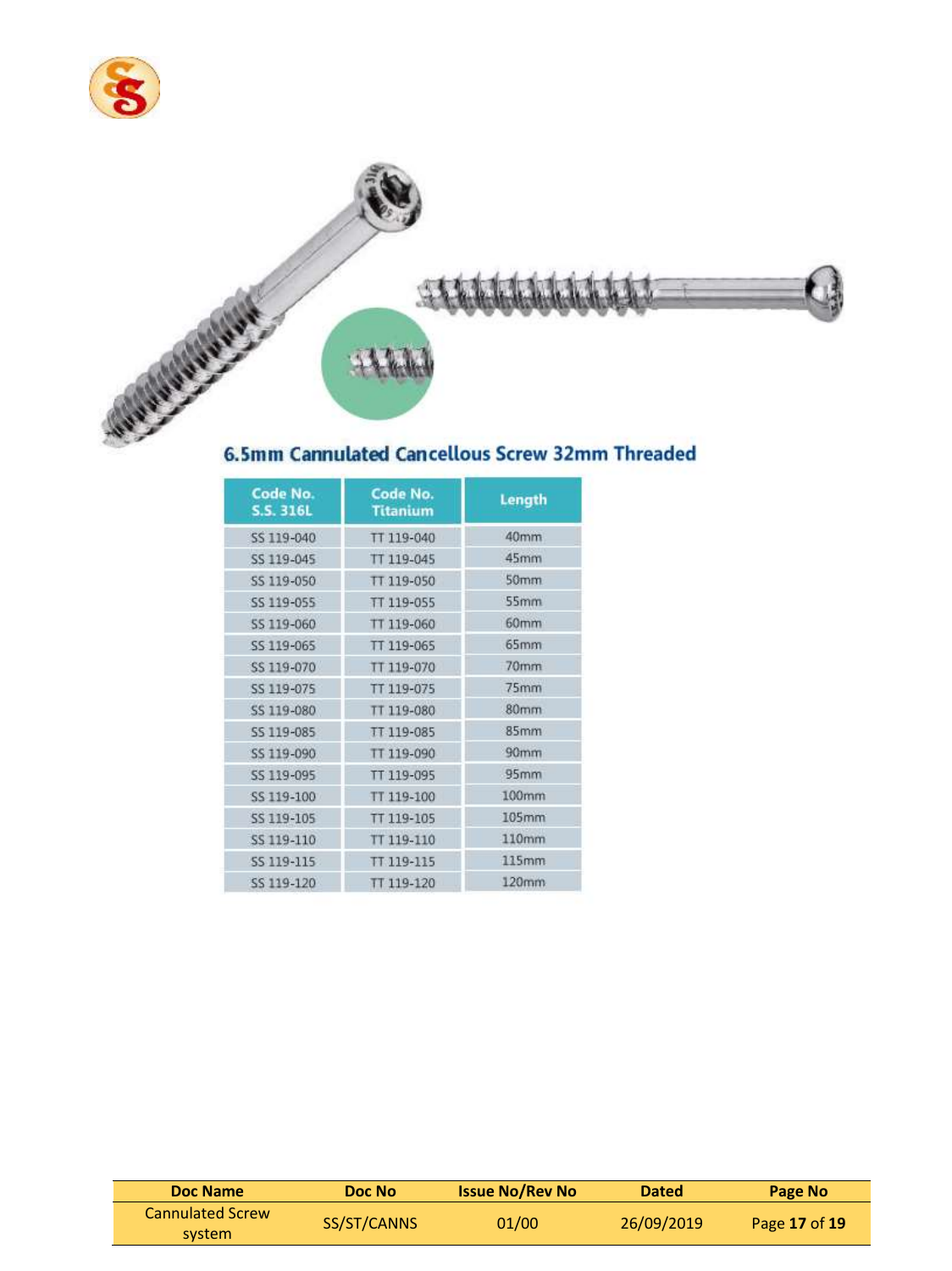





## **6.5mm Cannulated Cancellous Screw Fully Threaded**

| Code No.<br>S.S. 316L | Code No.<br><b>Titanium</b> | Length           |
|-----------------------|-----------------------------|------------------|
| SS 120-020            | TT 120-020                  | 20mm             |
| SS 120-025            | TT 120-025                  | 25mm             |
| SS 120-030            | TT 120-030                  | 30mm             |
| SS 120-035            | TT 120-035                  | 35 <sub>mm</sub> |
| SS 120-040            | TT 120-040                  | 40mm             |
| SS 120-045            | TT 120-045                  | 45mm             |
| SS 120-050            | TT 120-050                  | 50 <sub>mm</sub> |
| SS 120-055            | TT 120-055                  | 55mm             |
| SS 120-060            | TT 120-060                  | 60 <sub>mm</sub> |
| SS 120-065            | TT 120-065                  | 65mm             |
| SS 120-070            | TT 120-070                  | 70mm             |
| SS 120-075            | TT 120-075                  | 75mm             |
| 55 120-080            | TT 120-080                  | 80mm             |
| SS 120-085            | TT 120-085                  | 85mm             |
| SS 120-090            | TT 120-090                  | 90 <sub>mm</sub> |
| SS 120-095            | TT 120-095                  | 95mm             |
| SS 120-100            | TT 120-100                  | 100mm            |
| SS 120-105            | TT 120-105                  | 105mm            |
| SS 120-110            | TT 120-110                  | 110mm            |

| Doc Name                | Doc No      | <b>Issue No/Rev No</b> | <b>Dated</b> | Page No       |  |
|-------------------------|-------------|------------------------|--------------|---------------|--|
| <b>Cannulated Screw</b> | SS/ST/CANNS | 01/00                  | 26/09/2019   | Page 18 of 19 |  |
| system                  |             |                        |              |               |  |